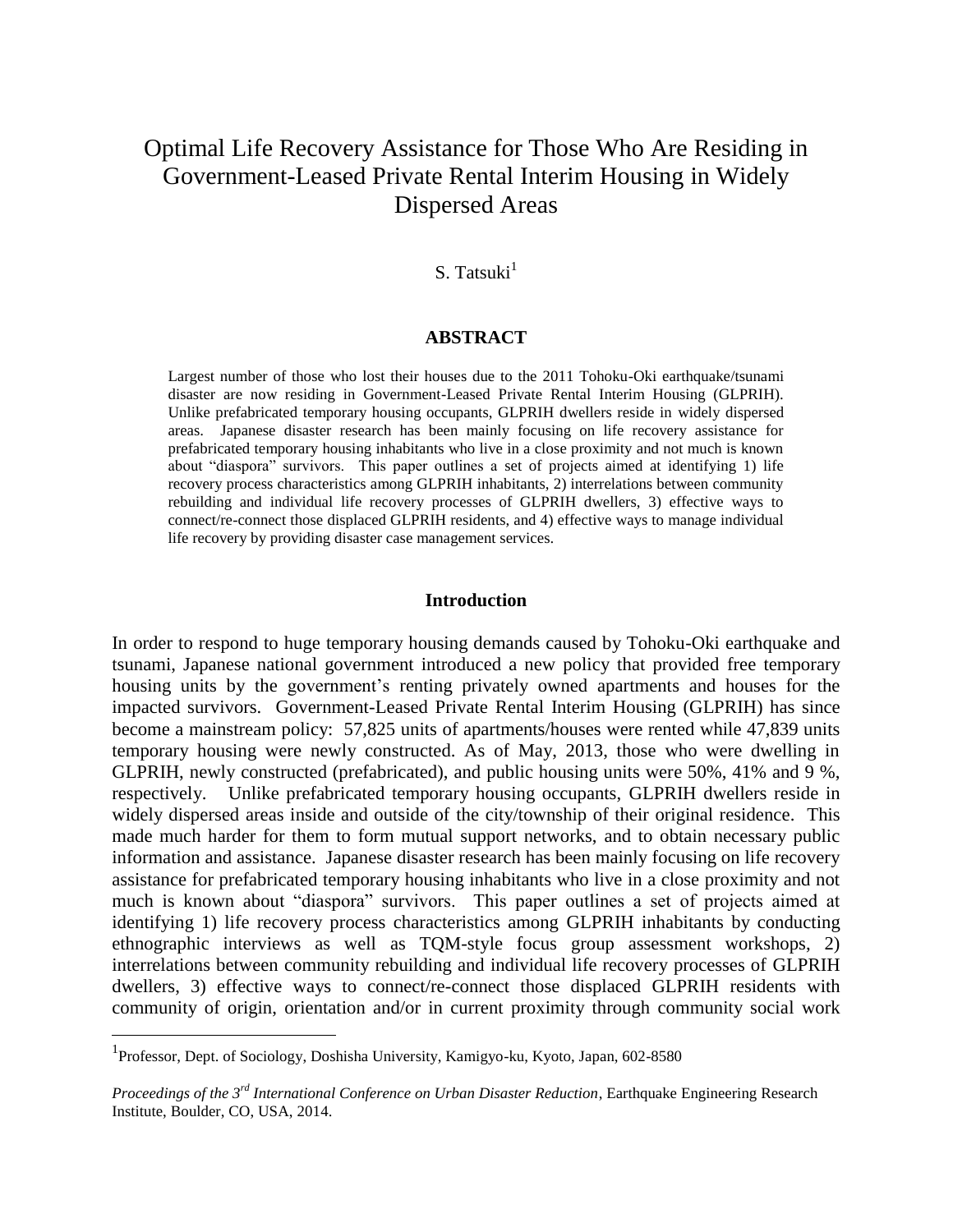initiatives, and 4) effective ways to manage individual life recovery by providing disaster case management services. City of Natori, Miyagi prefecture was chosen as the project site. Natori is one of Sendai Bay area coastal cities situated south of Sendai and suffered from serious tsunami damages including 911 dead, 41 missing, 2,801 houses totally destroyed and 910 houses half damaged. This paper illustrates an overview of the Natori GLPRIH study project that began in October, 2012 (see Figure 1).



Figure 1. Natori GLPRIH Study Project Work Flow.

# **Identifying Parameters for Individual Life Recovery and Implementation of Effective Life Recovery Support Measures**

# **Individual Characteristics: Ethnography Interview Early Findings**

Two separate teams employed different qualitative approaches, ethnography interviews and focus group workshops, in order to identify life recovery process characteristics of GLPRIH residents. From October, 2012 to March 2014, the Ethnography team interviewed 22 informants including 16 GLPRIH residents/ex-residents, 4 prefabricated temporary housing residents, 1 survivor who has been residing in his own restored house, 1 private rental unit owner. Each ethnography interview took place on one occasion at each informant's residence with, most of the cases, his/her spouse or other adult family members being present. They were asked to share their experiences after the event in an unstructured interview which usually took 2 to 2 and a half hours.

Most of interviewed GLPRIH residents showed high propensity to be independent from the government support. They began rental housing search soon after the disaster, found interim units by their own efforts and they were willing to pay their own rent. This was done way before Natori city office announced the introduction of GLPRIH policy on May 10, 2011. Families with elderly and/or people with disability who found emergency shelters being too hard to use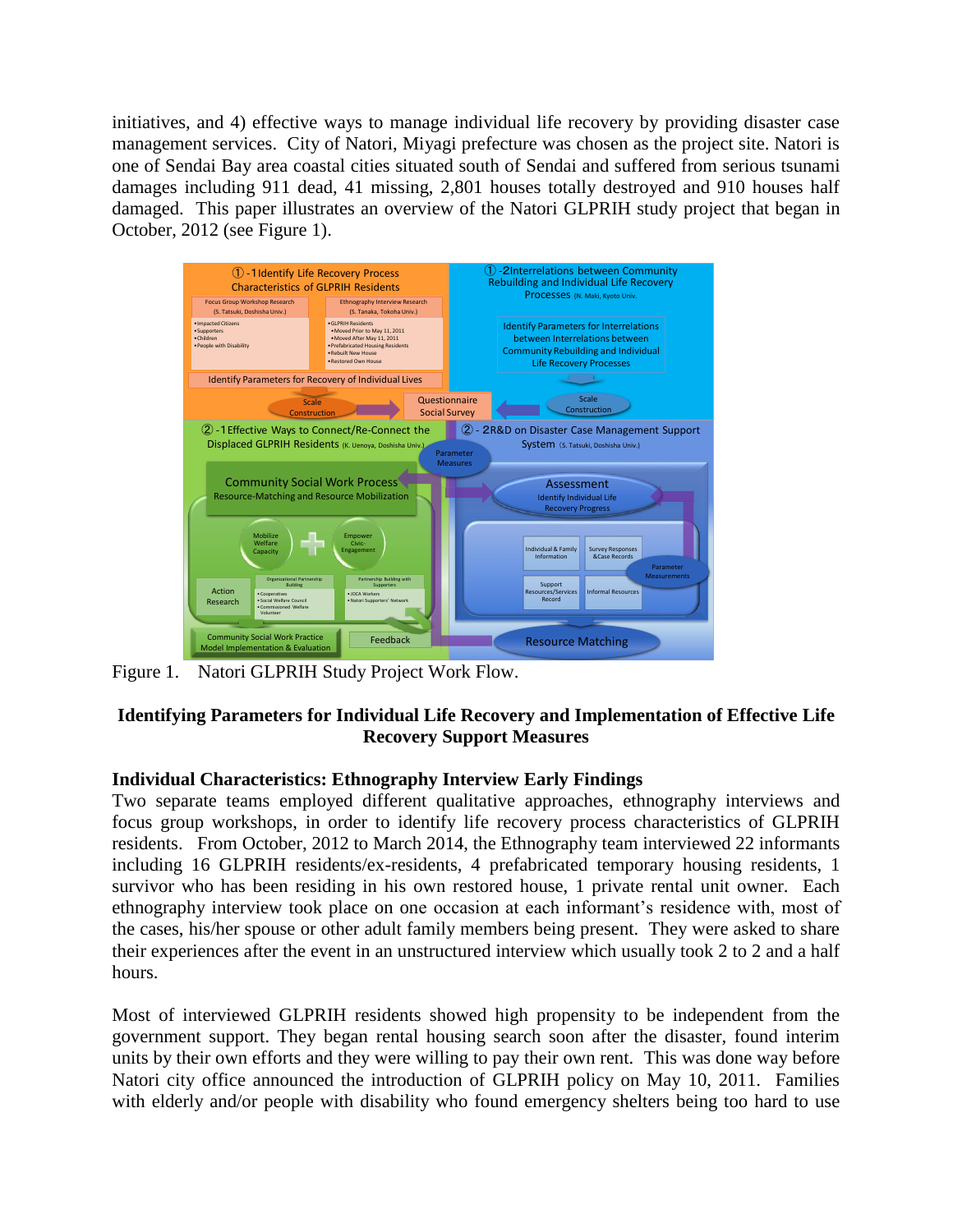(non-universal) also opted for alternatives to mass-provided/produced general shelters and prefabricated temporary housing units. The stable job and household income allowed them to initiate voluntary interim housing hunts.

Furthermore, a large proportion of the interviewed GLPRIH residents have bought and built their own homes within 2 years. They have planned the individual housing recovery plans independent from their old community of Yuriage land readjustment/recovery planning process. Those who were quick to find a new land and rebuilt the new home were typically 1) not carrying any house loan mortgages of the previous and now non-existent houses, 2) received earthquake insurance money for rebuilding, 3) felt compelled to make quick decisions to buy because the available land seemed to run out soon, and 4) were facing a mortgage loan qualification age limit if they were in their late forties to early fifties.

Those who rebuilt their homes in new land felt a lack of daily communication with their new neighbors but were willing to spend long time in order to develop human relationships. However, at the same time, once they rebuilt their own houses, they felt that they were no longer considered being the impacted survivors. The lack of support was especially felt in the areas of psychological care for their children. The more details on the ethnography research results will be covered in the current workshop by Tanaka and Shigekawa (2014) [1].

# **Group Characteristics: Focus Group Workshop Research Early Findings**

31 participants from four different groups of the earthquake/tsunami impacted Natori citizens were invited to a three hour long focus group workshop on January 27, 2013. Those included 7 from GLPRIH, 13 from prefabricated temporary housing complexes, 5 from restored own homes, and 6 from newly built own homes. They provided altogether 143 opinion cards with regard to what would facilitate their individual life recovery processes. Those 143 opinions were then grouped into 15 categories by the participants during the workshop session.

The association between the 4 types of housing (GLPRIH, prefabricated housing, restored own house, and newly rebuilt house) and 17 life recovery promotion categories were analyzed by correspondence analysis (see Figure 1). GLPRIH and newly rebuilt groups showed very similar characteristics with regard to their views on what would help for them to feel that their individual lives are back to normalcy: Those two groups shared their valuations for positive self-governing attitude, infrastructural redevelopment, future pension and medical services when they become older, physical and psychological stress care, family understanding/support, social ties, and current medical/social services/education services. These results seem to triangulate and validate the findings from individual ethnography interview results. Compared with GLPRIH and newly rebuilt groups, those who were residing in prefabricated housing units were characterized by needs for such categories as living expenses and business start-up capital and land. Finally, those who repaired their own homes on the original land were characterized by such needs for safety and security, livelihood restoration fund and more government supports. The more details on the focus group workshop research results will be presented in the current workshop by Matsukawa, Tsujioka, and Tatsuki (2014) [2].

# **Community Recovery Processes**

In addition to the above basic research on individual life recovery processes, the third team has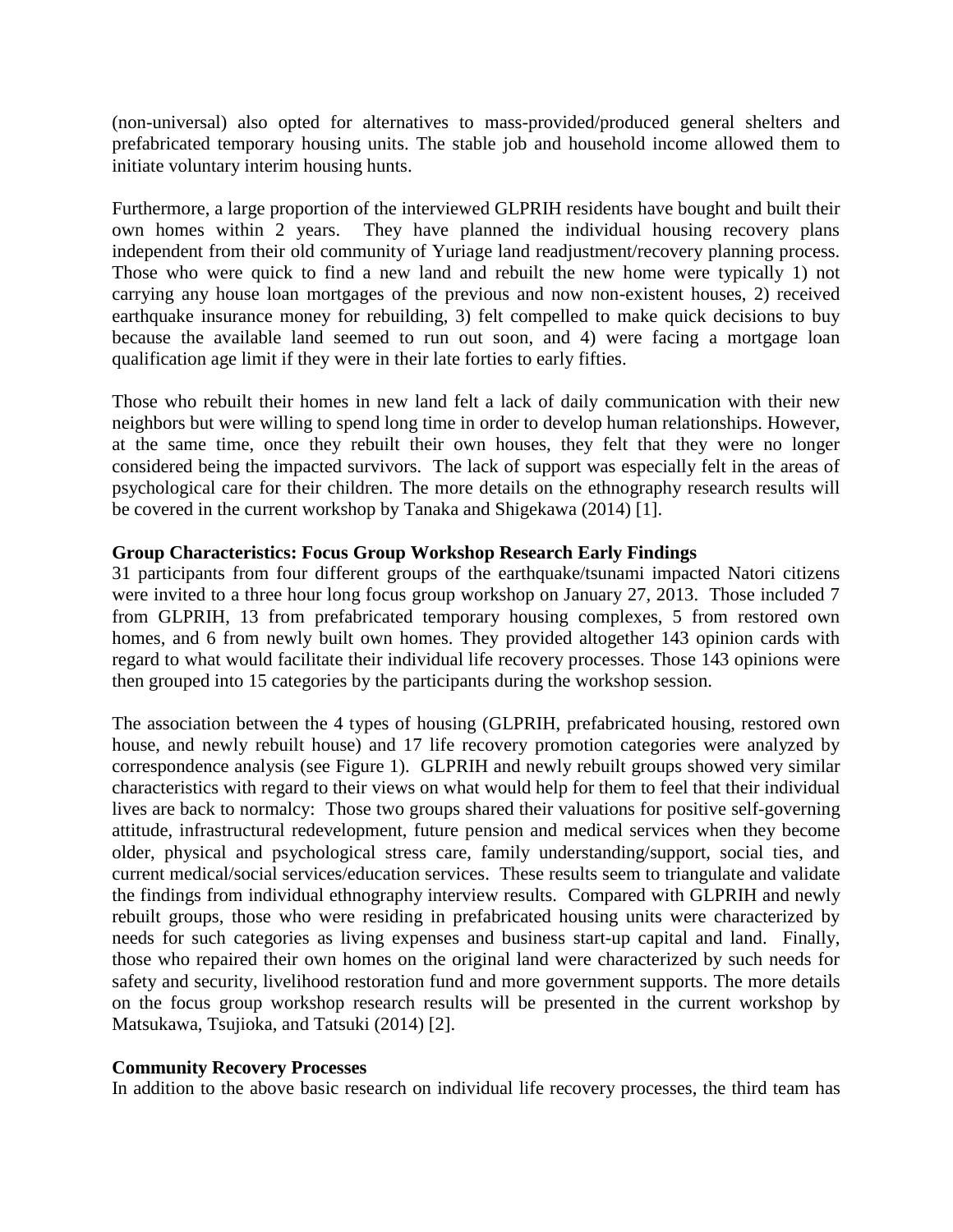been focusing on the interrelations between individual recovery and community rebuilding processes. The aim of the team is to identify those parameters that might determine the nature of their interrelations. This team has been monitoring consensus building processes in Yuriage community and their impacts on individual house rebuilding decision making processes. Based on these observations, the team is also aiming at developing preventative strategies before the community rebuilding process have become complicated. It also aims to explore ways to induce cooperation among different and conflicting stakeholders.

## **Development of Disaster Case Management Database System**

The first three teams of the current projects are all concerned with identifying parameters that might determine individual life recovery processes. The next two teams are more concerned with implementing solutions to make impacts on individual lives by measuring and directly or indirectly manipulating these parameters. Upon the identification of important parameters for individual recovery, the fourth team is going to develop and apply operational measures in order to scale these parameters on individual basis. These measurements will provide a basis for the assessment of individual recovery needs and corresponding services and resources. The fourth team has been developing a prototype database system that would support the assessment and resource matching processes. As of October, 2014, all Natori impacted citizens administrative information will be stored to the prototype system and the system will be running for field tests.

# **Community Social Work Model Building**

Community social work process becomes crucial where there is no formal resources available that would satisfy particular individual needs and therefore resource mobilization efforts are needed. The fifth team has chosen two project communities and have been conducting action research on empowering the impacted citizens and helping them collaborate with local formal and informal helper network. The team is aiming at developing, implementing and evaluation a working community social work model for GLPRIH residents.

## **Conclusions**

GLPRIH has becomes one of the major policy measures but the relevant policies and programs have not yet been well established. This paper provided an overview of Natori study project which deals with parameter identification of individual life recovery processes of GLPRIH and with R/D of effective implementation measures. Internal and external validity of the current project needs to be tested, however, by further studies.

## **Acknowledgments**

This research project was supported by JST, RISTEX.

## **References**

- 1. Tanaka, S., and Shigekawa, K. Housing recovery processes of the temporary housing dwellers for the 2011 great east japan earthquake: Natori city case study. *Proceedings of the 3rd International Conference on Urban Disaster Reduction.* 2014.
- 2. Matsukawa, A. Tsujioka, A., and Tatsuki, S. Life recovery processes and the challenges of government-leased-private-rental-interim-housing (GLPRIH) in wide dispersed areas: The